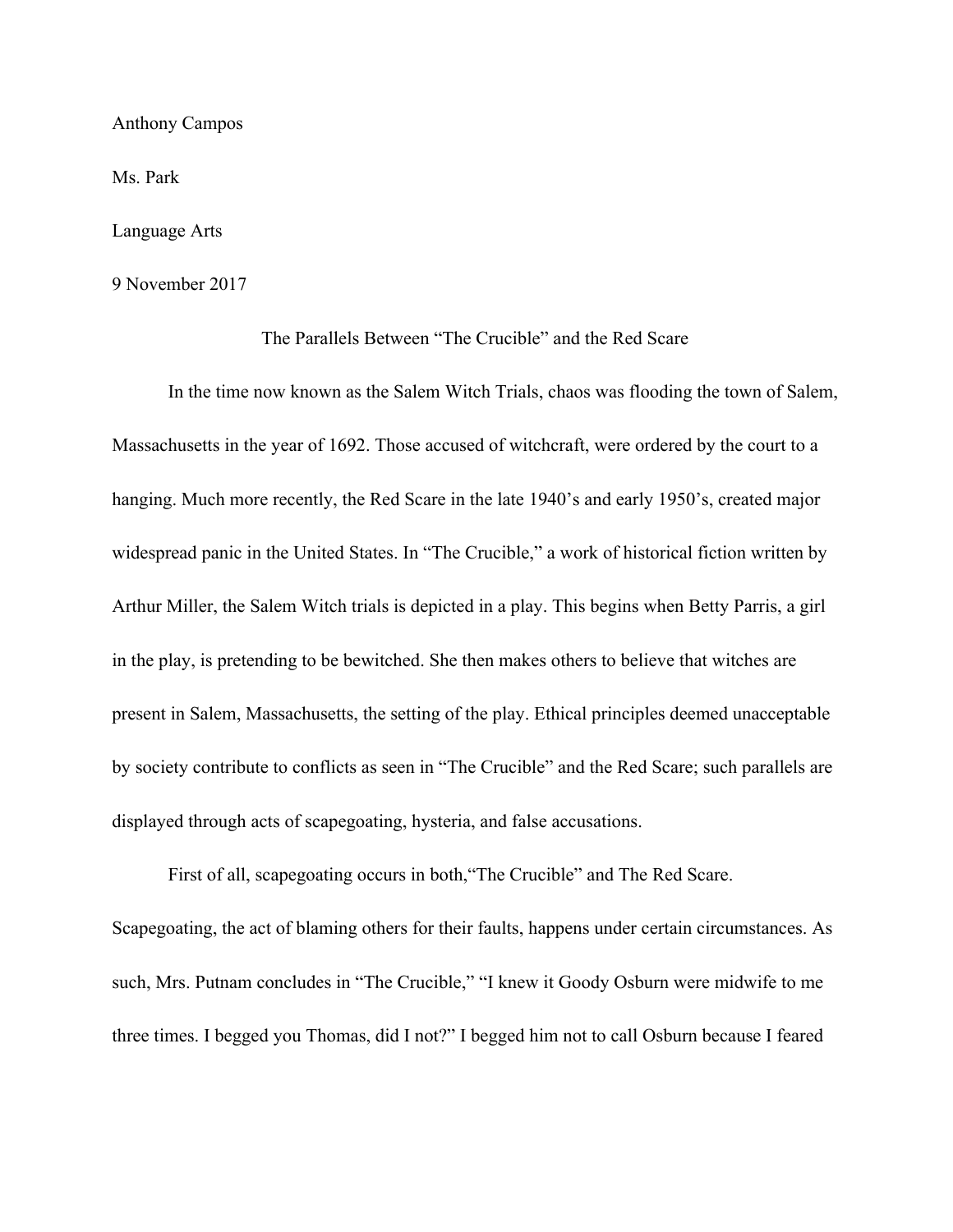my babies always shriveled in her hands" (Miller 14). Mrs. Putnam refuses to accept the death of her babies as her very own fault. Instead, she chooses to blame Osburn, her midwife, for her babies' deaths. During the Red Scare, Communism frightened the citizens of the United States. People found this to be a great opportunity to scapegoat, as they could accuse others of supporting Communism, wh

Campos en they really were not. To demonstrate, Oppenheimer, a man working for politics, "was used as a scapegoat, with some 'superpatriots' calling him a 'hardened communist' and a spy. In his role as a political advisor, Oppenheimer had made numerous enemies" (Rossenfeld 15). Oppenheimer had high status in society, as he worked as political advisor. People who opposed him would have blamed him for problems seen in politics. By accusing him for supporting communism ideals, he would have lost his job as well as his reputation. In summary, a variety of factors influence scapegoating in "The Crucible" and during the Red Scare.

Secondly, hysteria arises in the "Crucible" and The Red Scare. The majority of society becomes hysterical about witches in "The Crucible." As noted when Mary Warren in "The Crucible" stutters, "I--I cannot tell how, but I did. I--I heard the other girls screaming, and you, your honor, you seemed to believe them, and if-it were only sport in the beginning sir, but then the whole world cried spirit and I promise you…" (Miller 33). Mary Warren is trying to explain to judge Danforth that the girls who testified in court, had to be faking being bewitched. When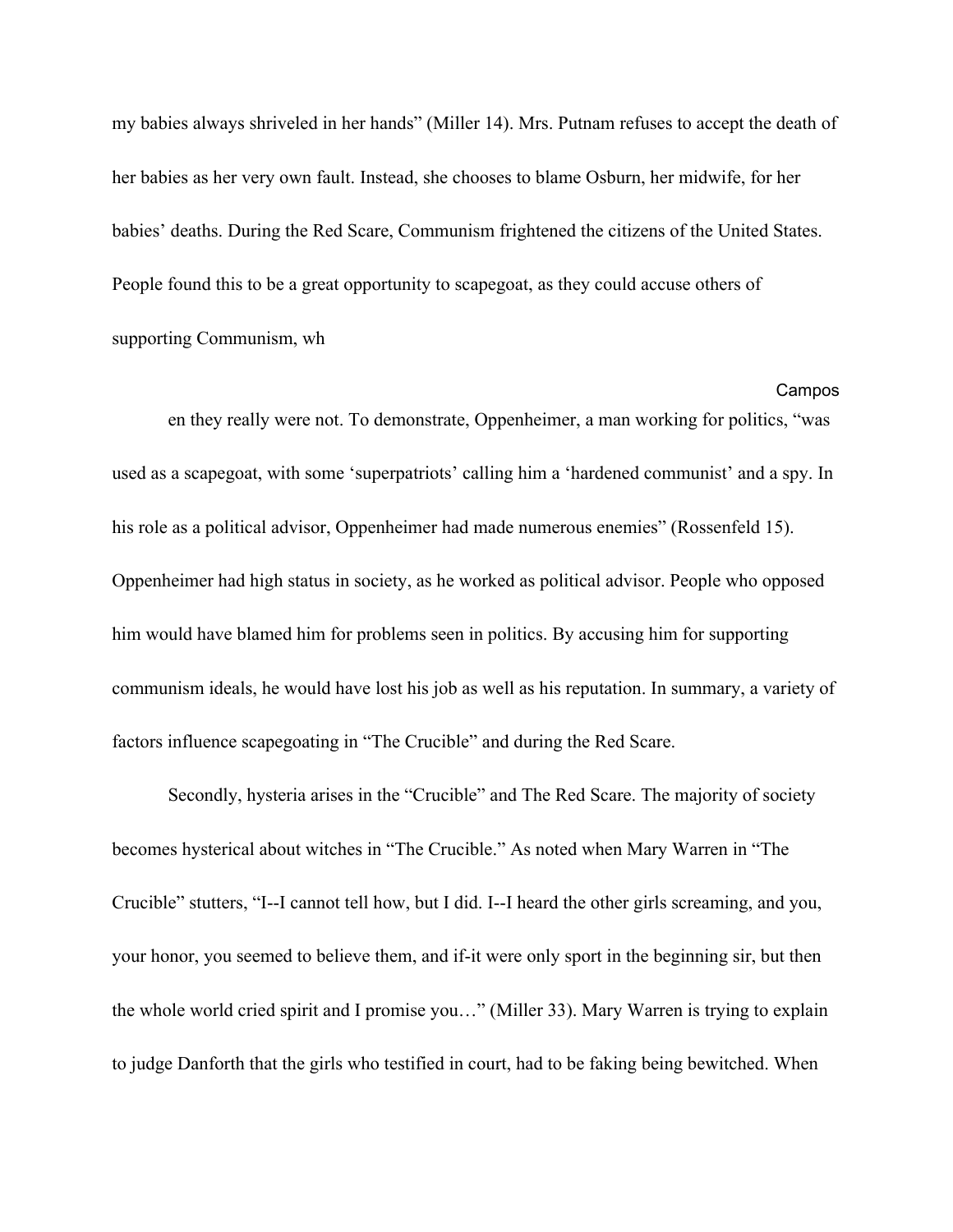she declares that everyone in Salem, Massachusetts believed them, it can be inferred that they became hysterical about witches in Salem. During the Red Scare, communists were perceived as having the ability to corrupt the U.S.A's government. As observed in an article by History.com, "As the cold war between the Soviet Union and the United States intensified in the late 1940's and early 1950's, hysteria over the perceived threat posed by communists in the U.S. became known as the Red Scare" (History.com Staff 1). During those years, the Cold War, in which the U.S. fought the Soviet Union, was escalating. Communism was the Soviet Union's system of government. Since the U.S. and the Soviet Union were enemies at that time, communism was feared in the United States. Americans became hysterical about communists interfering with America's government and

## Campos wreaking havoc. In essence, hysteria is caused when society feels threatened as in "The Crucible" and the Red Scare.

Thirdly, false accusations are seen in "The Crucible" and The Red Scare. False accusations are done in "The Crucible" to avoid trouble. Feeling sheer anxiety when being questioned by Hale, Abigail moves on to blame Tituba for summoning the devil, as she declares, "I never called him! Tituba, Tituba..." (Miller 12). Tituba, a slave in "The Crucible," is falsely accused by Abigail because of her low status. Tituba, having never conjured the devil, is threatened to be hanged for witchcraft, unless she confesses. Tituba proceeds to falsely confess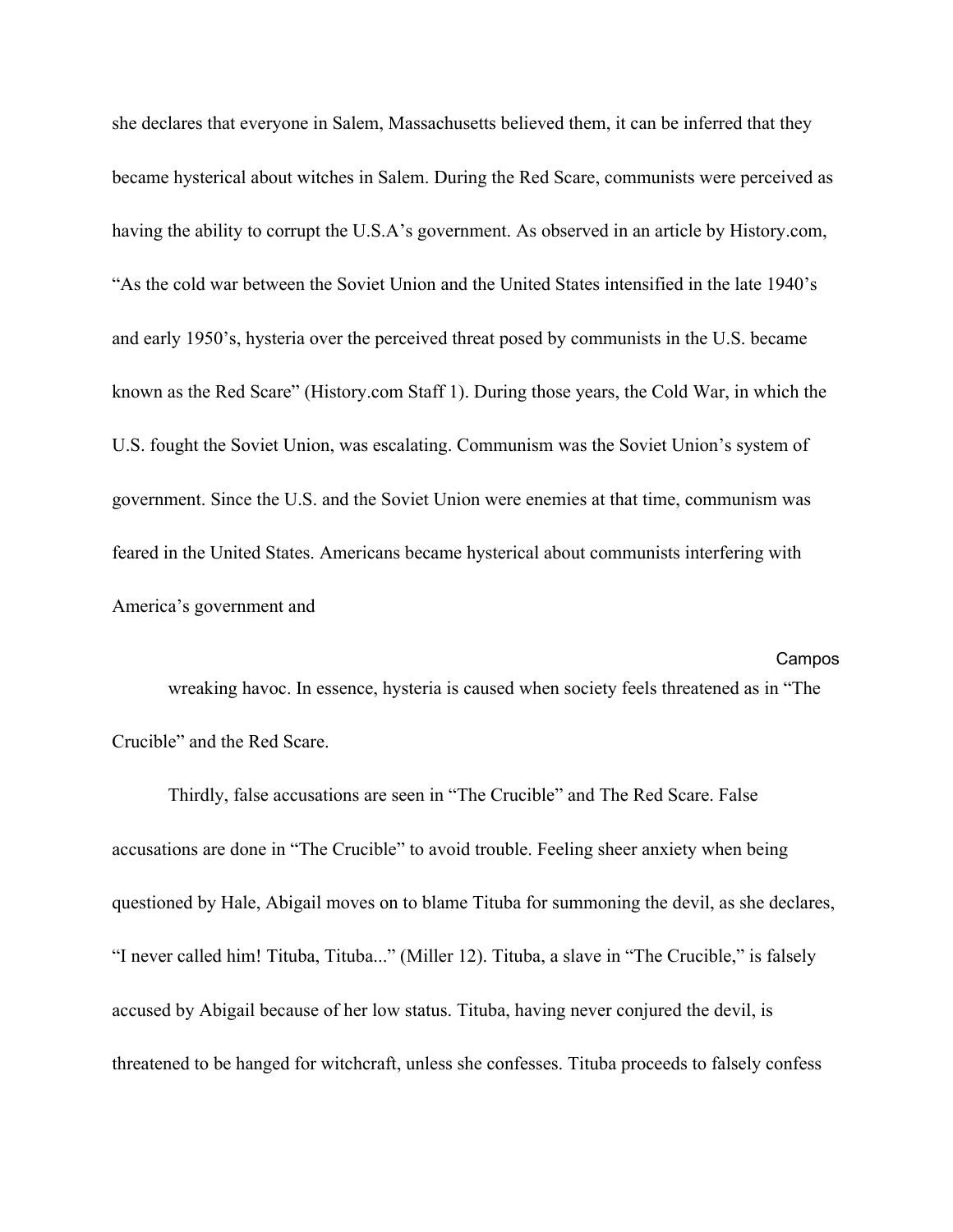to avoid being hanged. During the Red Scare, people were suspicious of each other for supporting communism. This led to numerous false accusations. As mentioned in an article by History.com, "While a small number of the accused may have been aspiring reverbnation, most others were the victims of false allegations or had done nothing more than exercise their democratic right democratic right to join a political party." With this in mind, many of those who were falsely accused later faced problems. They would have lost their job and their friendships they had with other people. As a whole, false accusations are just one of the many parallels seen in "The Crucible" and in the Red Scare.

In conclusion, situations in which ethical views are looked down upon by society, such as communism during the Red Scare and witchcraft in "The Crucible," have parallels that are displayed through acts of scapegoating, hysteria, and false accusations. There is great significance from learning about these parallels, as it can help us find ways to prevent scapegoating. It can also help us stop hysteria, by learning to examine a situation carefully, instead of becoming hysterical. We can increase our chances of spotting false accusations by studying events like the Red Scare. By doing so, we can stop innocent people of being charged of crimes they didn't commit. By l

Campos earning about the Red Scare and "The Crucible" we can stop making the same mistakes ever again.